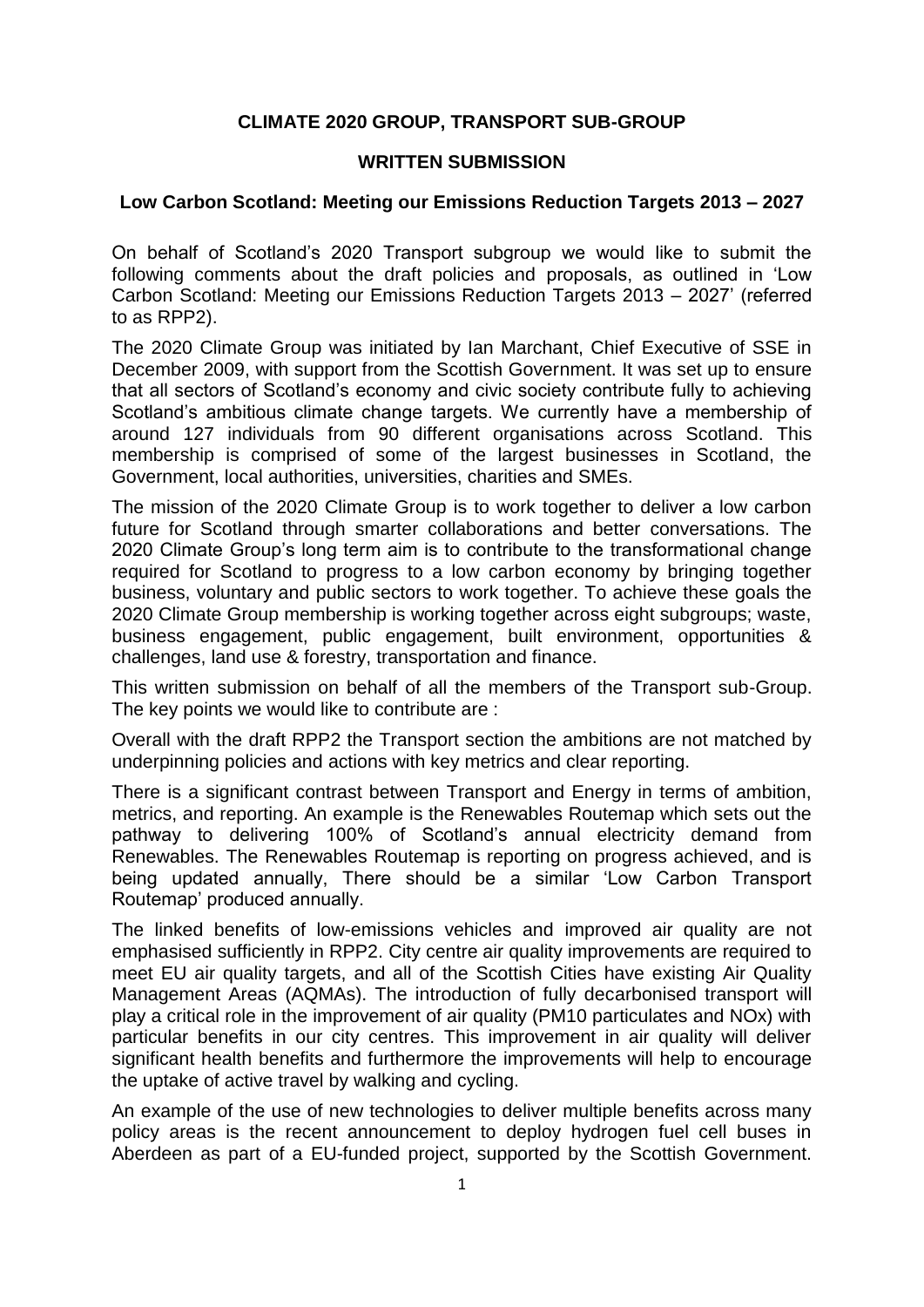This project develops links between Renewables deployment, low-emission transport, modal shift, and the resulting air quality and health benefits. RPP2 should further encourage initiatives which can deliver multiple benefits across different policy areas.

There is very little mention in the draft RPP2 on the topic of road freight and the need to decarbonise HGV fleets which account for 22% of Scotland road transport emissions. There are significant opportunities here to introduce cleaner fuels and technologies to help address this particular challenge, and specifically to consider the role for liquid natural gas (LNG) as a lower carbon freight fuel in Scotland. This can apply to road freight, but there are also drivers for the introduction of LNG as a marine fuel in order to meet emission reduction targets.

Unlike Energy, where the emergence of Renewables enables a clearly mapped trajectory towards a lower carbon energy mix by 2020, there is no one 'silver bullet' which will deliver similar reductions in Transport emissions. Any strategy for delivering low carbon transport in Scotland to 2020 and beyond will need to take into account the emergence of new approaches which can make a positive contribution towards the targets. The automotive industry increasingly sees that a wide range of different drivetrains will be part of the solution, from micro hybrid right up to full EV, and other recent European reports have reinforced that the future will not have a single dominant fuel or powertrain but rather a mix of electric vehicles, plug-in hybrids, and hydrogen fuel cell vehicles across different vehicle segments. RPP2 should continue to be 'technology agnostic', support the development and deployment of low emission transport technologies, and recommend active participation by Scotland in collaborative projects (UK, EU, or international) which can provide the clear evidence for widespread adoption in Scotland at the right time.

There are EU policies which can support the aims of both RPP1 and RPP2, and could be referenced in RPP2. For example on January 24, 2013 EU Transport Commissioner Siim Kallas announced the Clean Power for Transport for Europe package to put harmonised infrastructure for all alternative fuels including hydrogen and battery recharging on European roads. The Clean Power for Transport Package consists of a Communication on a European alternative fuels strategy, a Directive focusing on infrastructure and standards and an accompanying document describing an action plan for the development of Liquefied Natural Gas (LNG) in shipping. There are also significant opportunities with both TEN-T and TEN-E, and many other related European programmes where active participation will be the key to gaining benefits.

Scottish Industry can take advantage of the growing local and global market for Smart Mobility products and services. Smart Mobility is a convergence of Transport, Energy and ICT, including low-carbon transport. In the short term large scale smart mobility demonstration projects will sustain GVA, but impacts are likely to be modest with a return broadly around costs. However these projects enable medium term opportunities for Scottish Industry with development and sales of products and services that will lead to longer term commercialisation. Medium term GVA impact is likely to be larger and economic appraisals suggest an economic return of over £6 for every £1 of public sector input from companies exploiting Smart Mobility based products. The longer term effect of this capacity building related to Smart Mobility, including low carbon transport, will be improved productivity and economic activity in